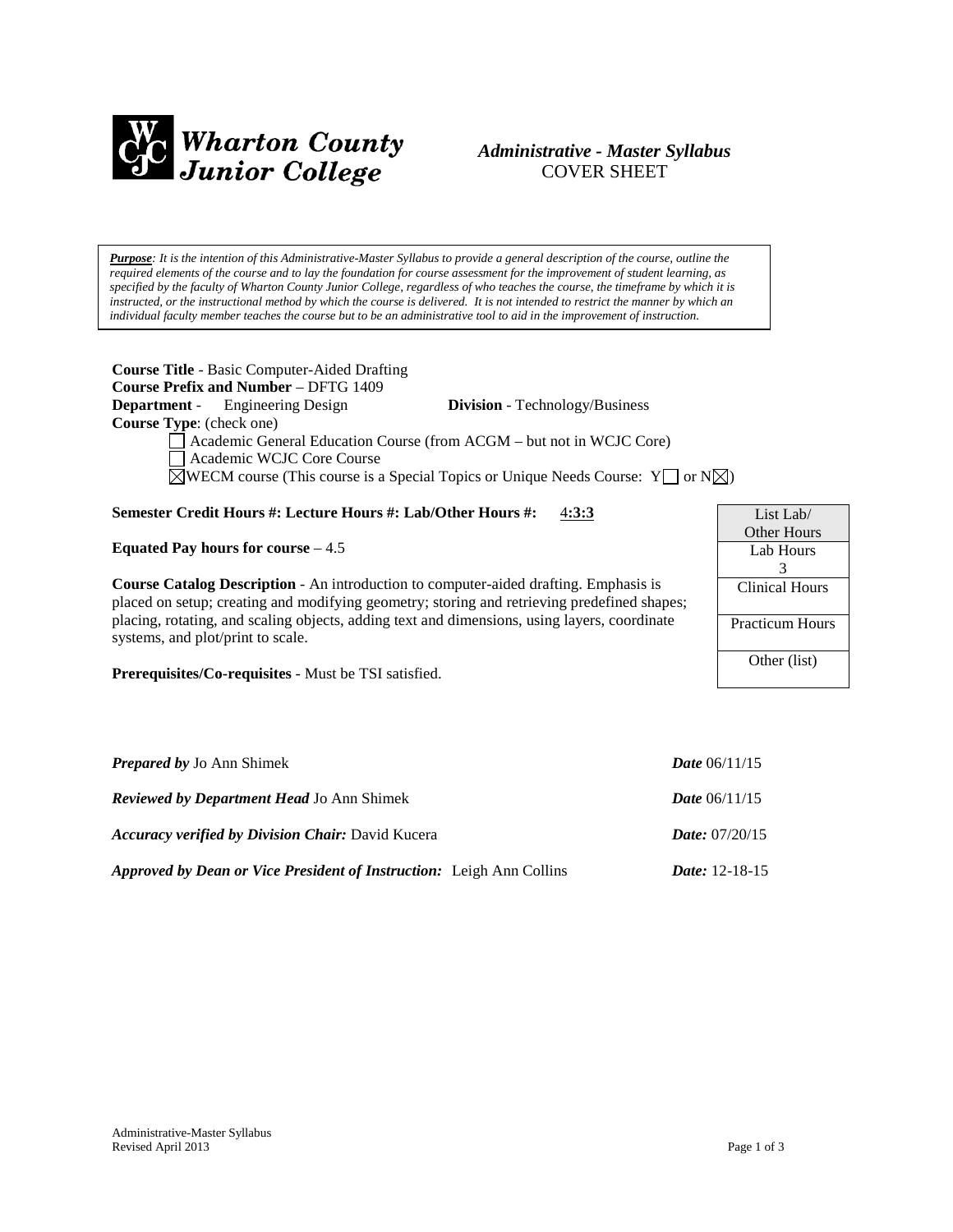

**I. Topical Outline** – Each offering of this course must include the following topics (be sure to include information regarding lab, practicum, clinical or other non-lecture instruction):

Overview of computer work station components and introduction to system capabilities Coordinate system asit relates to a CAD environment Drawing "set-up" commands Drawing basic entities Edit, Modify, and Manipulate Commands Element selection methods Osnap and Snap Commands Polar Tracking/Direct Distance Block & Insert Commands Dimension Commands Inquiry Commands Plot Commands

## **II. Course Learning Outcomes**

| <b>Learning Outcomes</b><br>Upon successful completion of this course,<br>students will: | <b>Methods of Assessment</b>                                      |
|------------------------------------------------------------------------------------------|-------------------------------------------------------------------|
| Identify terminology and basic functions used                                            | Daily Drawings/Lab Work                                           |
| with CAD software;                                                                       | <b>Study Group/Daily Quizzes</b>                                  |
|                                                                                          | Four to Five Major Exams or Drawings                              |
| Use CAD hardware and software to create,<br>organize, display, and plot/print working    | Comprehensive Final Project                                       |
| drawings;                                                                                | (All drawings evaluated in terms of accuracy of                   |
|                                                                                          | drawing views, use of line types, line quality,                   |
| Use file management techniques.                                                          | dimensioning accuracy and placement and drawing<br>organization.) |

## **III. Required Text(s), Optional Text(s) and/or Materials to be Supplied by Student.**

Required: AutoCAD Tutor for Engineering Graphics by Kalameja/Lang

A flash drive is required for archiving data files

Note book to store notes and drawings.

## **IV. Suggested Course Maximum** - 20

## **V. List any specific spatial or physical requirements beyond a typical classroom required to teach the course**.

Computer work stations, plotters/printers, data projection system and appropriate software